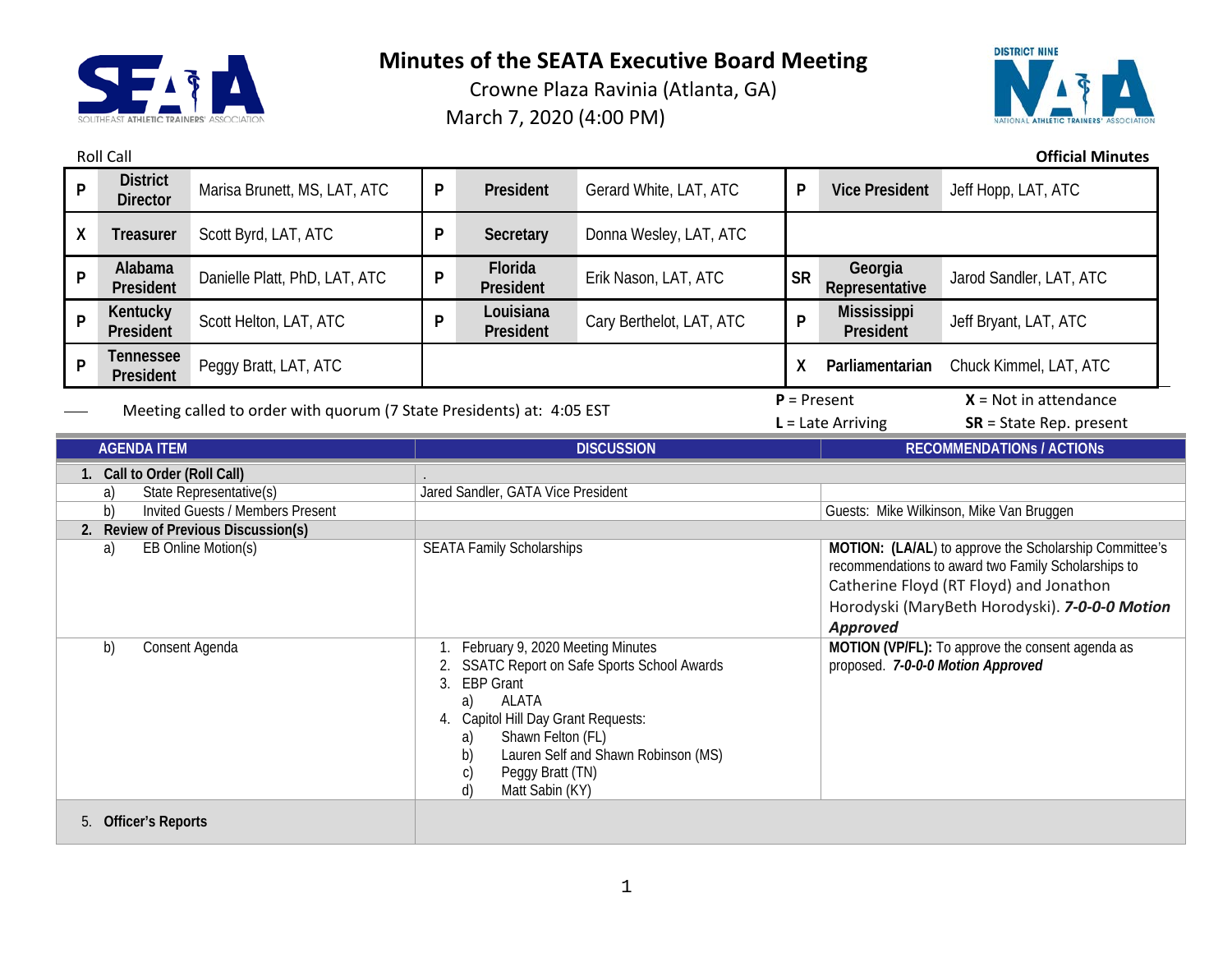



| <b>AGENDA ITEM</b>               | <b>DISCUSSION</b>                                                                                                                                                                                                                                                                                                                                                                                                                                         | <b>RECOMMENDATIONS / ACTIONS</b>                                                                                                                                                                                                                                                                                                                           |  |
|----------------------------------|-----------------------------------------------------------------------------------------------------------------------------------------------------------------------------------------------------------------------------------------------------------------------------------------------------------------------------------------------------------------------------------------------------------------------------------------------------------|------------------------------------------------------------------------------------------------------------------------------------------------------------------------------------------------------------------------------------------------------------------------------------------------------------------------------------------------------------|--|
| <b>Director Brunett</b><br>aï    | NATA Board has not met since last SEATA Executive Board<br>meeting.<br>Thank you to the Officers and Board for their work on this<br>event.<br>NATA Housing should be opening "very soon"; volunteering<br>shall be open soon. NATA is assessing the AT Expo and<br>impact on potential vendors.<br>Poll EB on NPI - By-Laws Enhancement Work Group (Director<br>Coberly is heading this initiative)                                                      |                                                                                                                                                                                                                                                                                                                                                            |  |
| President White<br>b)            | Contacted both Elevon and PayPal to request that they cancel<br>the SEATA merchant account.<br>Plan to meet with VP Hopp and Treasurer Byrd to review the<br>2)<br>expenses associated with the ATSS and the CSMM to provide<br>the Board (and committees) with a Cost Analysis Report.<br>With approval of Treasurer Byrd, agreed to a \$1,500 charge by<br>3)<br>Cvent to permit SEATA and State Associations to utilize Cvent<br>Premiere Survey tool. | ACTION: President White and Treasurer Byrd will follow-up<br>on the Elevon and PayPal request. (\$50/mo non-compliant<br>fee with Elevon). Elevon has already credited account with<br>service fees.<br>ACTION: VP Hopp and Treasurer Byrd will develop the Cost<br>Analysis Report.                                                                       |  |
| Vice President Hopp<br>a)        | 1. Update on ATs Care Workshop: ATs Care Individuals Course<br>was cancelled due to low enrollment by the NATA.<br>2. ATEC Registration numbers - 35 attendees<br>3. CSMM Update - file has been added to Dropbox for selection<br>of 2022-2023 for combined meeting                                                                                                                                                                                      | ACTION: Dropbox has been updated with new additions to<br>the RFP responses. 3 state responses (AL, KY, LA) and<br>were ranked Windham (Orlando), Sandestin (Miramar),<br>Sheraton (B'ham).<br><b>ACTION: President Berthelot, President Bratt, President</b><br>Platt will assist Vice President Hopp in the review of hotel<br>RFPs.                     |  |
| Secretary Wesley<br>b)           | Membership Update provided to Board<br>CSMM MarComm Update read report from Social Media<br>Coordinator.<br>Elections Update provided with state breakdown of participation<br>was provided.                                                                                                                                                                                                                                                              | <b>ACTION:</b> Secretary Wesley will post Membership Stats and<br>lists in Dropbox; state CSMM attendance breakdown.                                                                                                                                                                                                                                       |  |
| Treasurer Byrd<br>C)             | UPDATE on: President White and Treasurer Byrd will be<br>1.<br>working with the Finance Committee to have a committee<br>meeting at the CSMM.<br>UPDATE on: Treasurer Byrd will be working with getting the<br>2.<br>financial records reconciled before the March Meeting after he<br>has full access to the SEATA Accounts.<br>Discussion about requesting bids for new financial institution to<br>3.<br>manage all of the SEATA accounts.             | ACTION: A forensic accounting review will be performed<br>because to ensure that any discrepancies are identified and<br>addressed. Asked for last 18 months of bank statements for<br>the review.<br>ACTION: President White will notify the Board once he has<br>access to the Investment Account and when Treasurer Byrd<br>has access to the Accounts. |  |
| 6. Committee Reports             |                                                                                                                                                                                                                                                                                                                                                                                                                                                           |                                                                                                                                                                                                                                                                                                                                                            |  |
| <b>Standing Committees</b><br>a) |                                                                                                                                                                                                                                                                                                                                                                                                                                                           |                                                                                                                                                                                                                                                                                                                                                            |  |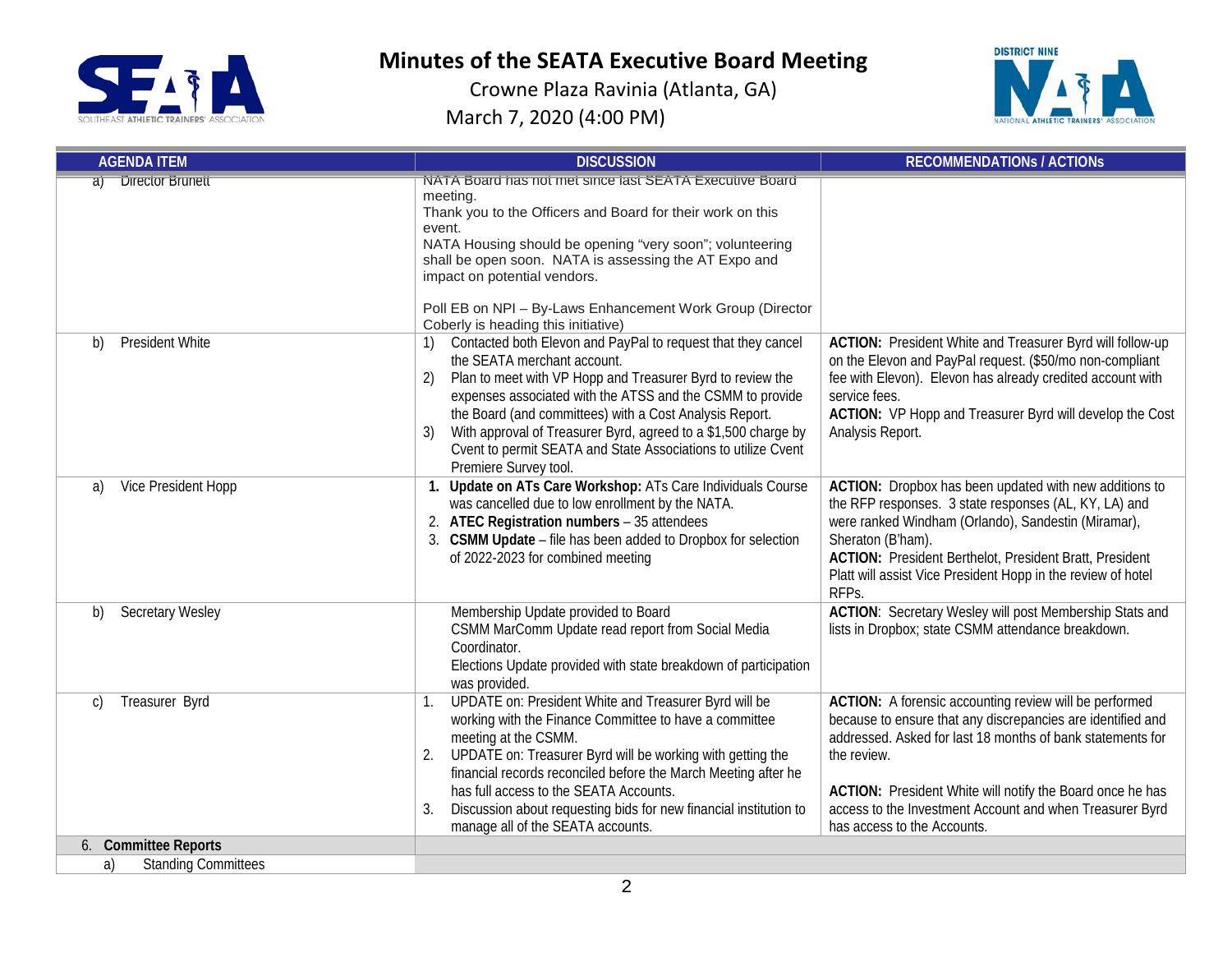



| <b>AGENDA ITEM</b>                                      | <b>DISCUSSION</b>                                                                                                                                                                                                                                                                                                                                              | <b>RECOMMENDATIONS / ACTIONS</b>                                                                                                                                                                                                                                 |  |
|---------------------------------------------------------|----------------------------------------------------------------------------------------------------------------------------------------------------------------------------------------------------------------------------------------------------------------------------------------------------------------------------------------------------------------|------------------------------------------------------------------------------------------------------------------------------------------------------------------------------------------------------------------------------------------------------------------|--|
| <b>Finance Committee</b>                                | Update on: President White has asked that Treasurer Byrd                                                                                                                                                                                                                                                                                                       |                                                                                                                                                                                                                                                                  |  |
|                                                         | schedule a Finance Committee Conference Call or Meeting.                                                                                                                                                                                                                                                                                                       |                                                                                                                                                                                                                                                                  |  |
| Research & Ed Committee<br>ii.                          | The committee recommends that the following states identify and<br>select a new state representative:<br>Florida - (Chris Brown)<br>2)<br>Louisiana<br>3)<br>Georgia<br>Kentucky (Matt Sabin is App Coordinator)<br>4)                                                                                                                                         | <b>ACTION:</b> President White asked that President Nason ask<br>his interested member to complete the Committee<br>Interest Form that is available on the SEATA website.<br>ACTION: Add a state representative notification link to the<br><b>SEATA</b> website |  |
|                                                         | President Platt - NPI is a requirement for a grant.<br>President Platt - R&E Committee wants to develop a Policy &<br>Procedure for Events.                                                                                                                                                                                                                    | MOTION (SEC/AL): To fund expenses of up to 10 SEATA<br>representatives (determined by the SEATA President) to<br>attend the 2021 EATA Convention for the purposes of<br>planning for the 2022-23 Combined SEATA Meeting.<br>7-0-0-0 Motion Approved.             |  |
|                                                         | Discussion about moving the Executive Board meeting back to the<br>beginning of this event.                                                                                                                                                                                                                                                                    | ACTION: Director Brunett to contact D10 to get a copy of their<br>Event Meeting Manual and to share with the SEATA<br><b>Convention Committee.</b>                                                                                                               |  |
|                                                         | Historical perspective: Weekends of Sweet 16 and Final 4 dates in<br>March.                                                                                                                                                                                                                                                                                    | ACTION: Officers will create a Convention Committee by the<br>April 5 Conference Call.                                                                                                                                                                           |  |
|                                                         |                                                                                                                                                                                                                                                                                                                                                                | ACTION: President White will draft a letter to express the<br>Board's appreciation, support and commend the REC for<br>their time and dedication to SEATA and the membership.                                                                                    |  |
|                                                         |                                                                                                                                                                                                                                                                                                                                                                | ACTION: Move the Executive Board Meeting to the day<br>before the CSMM starts.                                                                                                                                                                                   |  |
| <b>Dinner</b>                                           | Break for Dinner at: 6:24 PM                                                                                                                                                                                                                                                                                                                                   | Resumed at: 7:03 PM                                                                                                                                                                                                                                              |  |
| b)<br>Ad hoc / Taskforce(s)                             |                                                                                                                                                                                                                                                                                                                                                                |                                                                                                                                                                                                                                                                  |  |
| Legislative Grant Taskforce (President<br>$Bratt - TN)$ | Tabled until Treasurer Byrd can review and offer a recommendation                                                                                                                                                                                                                                                                                              | <b>TABLED</b>                                                                                                                                                                                                                                                    |  |
| <b>NATA Foundation</b><br>$\mathsf{C}$                  | Mike Van Bruggen provided an update to the Board:<br>Rachael Oats scholarship has been fully endowed for this<br>1)<br>year and has raised over \$63,000. The generous donation<br>of \$10,000 by SEATA is greatly appreciated and the<br>Foundation is grateful to Jeff Konin and Chuck Kimmel for<br>leading the efforts in leading the fundraising efforts. |                                                                                                                                                                                                                                                                  |  |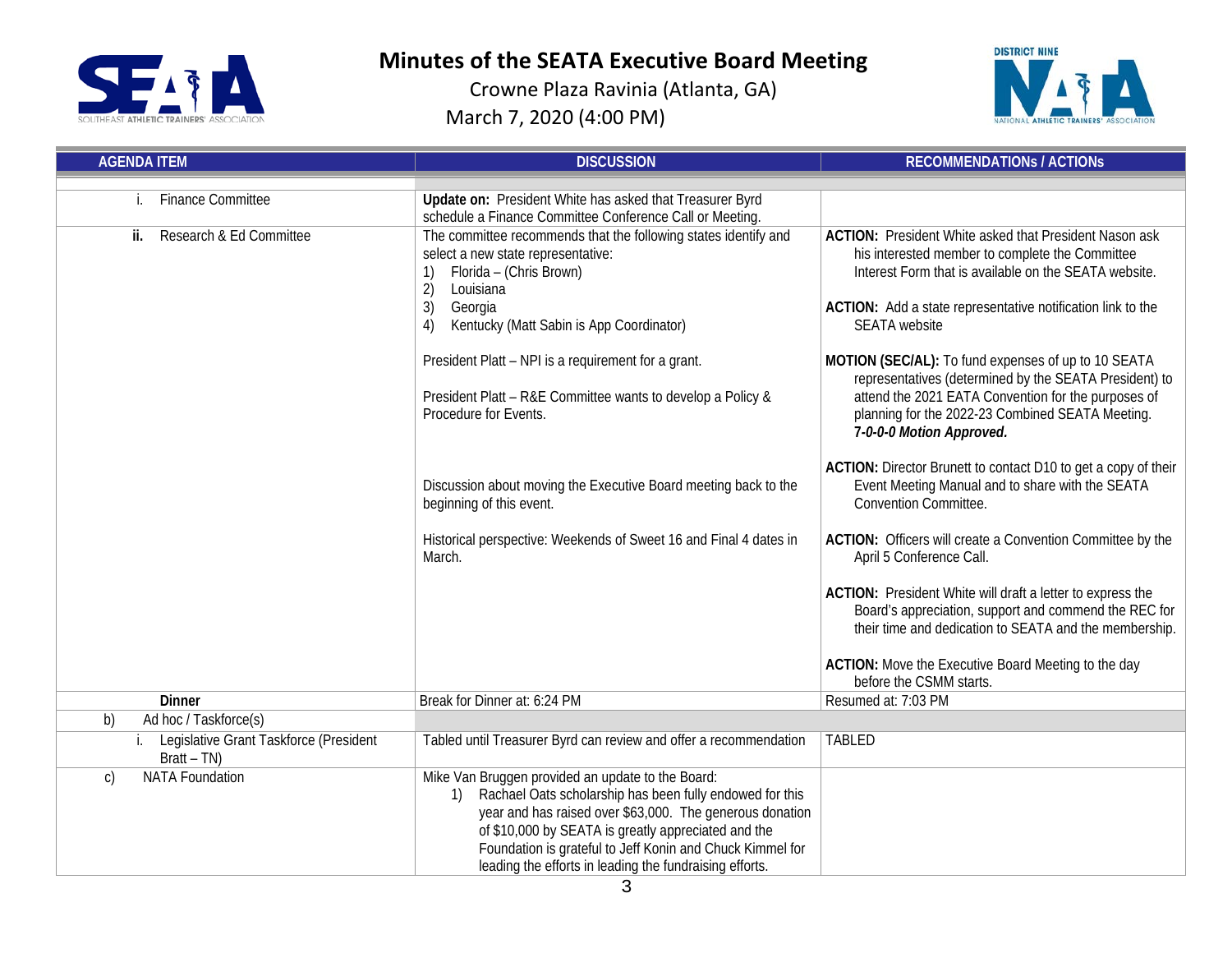



| <b>AGENDA ITEM</b>                                                                             | <b>DISCUSSION</b>                                                                                                                                                                                                                                                                                                                                                                     | <b>RECOMMENDATIONS / ACTIONS</b>                                                                                                                                                                                                                                                                                                                                                                                                                                                           |
|------------------------------------------------------------------------------------------------|---------------------------------------------------------------------------------------------------------------------------------------------------------------------------------------------------------------------------------------------------------------------------------------------------------------------------------------------------------------------------------------|--------------------------------------------------------------------------------------------------------------------------------------------------------------------------------------------------------------------------------------------------------------------------------------------------------------------------------------------------------------------------------------------------------------------------------------------------------------------------------------------|
|                                                                                                | Thank you to SEATA for again being the exclusive<br>sponsor of the Free Communications program.<br>Research Grants will be awarded in June and<br>3)<br>Scholarships will be announced later this Spring.<br>Additional details regarding the Foundation events during<br>4)<br>the 2020 NATA Convention were provided and more<br>details are available on the Foundation's website. |                                                                                                                                                                                                                                                                                                                                                                                                                                                                                            |
| 7. Old Business                                                                                |                                                                                                                                                                                                                                                                                                                                                                                       |                                                                                                                                                                                                                                                                                                                                                                                                                                                                                            |
| <b>NONE</b><br>a)                                                                              |                                                                                                                                                                                                                                                                                                                                                                                       |                                                                                                                                                                                                                                                                                                                                                                                                                                                                                            |
| 8. New Business                                                                                |                                                                                                                                                                                                                                                                                                                                                                                       |                                                                                                                                                                                                                                                                                                                                                                                                                                                                                            |
| Revisit NATA Foundation Donation at 2020<br>a)<br>NATA Convention in Atlanta (President Bratt) | 1. Approved: \$5,000 for sponsor of Free-Communication and<br>\$5,000 for Sports Sponsor Level during the Foundation Event of<br>the 2020 NATA Convention.<br>This does not impact sponsorship of Free Communications                                                                                                                                                                 | MOTION (TN/AL): Motion to increase the sponsorship level<br>from the previously approved \$5,000 to a total of<br>\$10,000 for the 2020 NATA Foundation Event in Atlanta.<br>7-0-0-0 Motion Approved<br>ACTION: President White and Treasurer Byrd will ensure<br>that previous \$5,000 donation is updated accordingly.                                                                                                                                                                   |
| b)<br><b>CSMM Funding Requests</b>                                                             | The R&Ed Committee has a budget of \$7,500. The two professional<br>grants being funded by SEATA equals \$5,217.60. They are<br>requesting funding of two remaining grants that were submitted:<br>Grant # 3: \$3, 337.60<br>Grant 4: \$1,880.00 (\$2,000 noted math discrepancy)                                                                                                     | MOTION (KY/AL): To Approve the 2 grants submitted for<br>funding as presented by the Research & Education<br>Committee. 0-7-0-0 Motion Failed<br>MOTION (AL/KY): To approve the 2 grants submitted by the<br>Research & Education Committee at the amount of<br>\$5,337.60 and to commend the Research & Education<br>Committee for their efforts in reviewing and selecting the<br>grant recipients and overall excellent work with the 2020<br>CSMM programming. 7-0-0-0 Motion Approved |
| <b>GATA Funding Request</b><br>$\mathsf{C}$                                                    | GATA would like to propose funding for our Annual<br>Awards banquet at NATA. GATA is working with NATA<br>to help fund the event. GATA is asking for funding the<br>remaining balance of our event.                                                                                                                                                                                   | MOTION (GA/FL): To have SEATA allocate \$2,000 for a one-<br>time grant to assist in funding GATA's awards luncheon<br>at the 2020 NATA Convention. 7-0-0-0 Motion<br>Approved<br>ACTION: Order 7 SEATA Signs for state branding of grants<br>and EBP sessions.                                                                                                                                                                                                                            |
| Capitol Hill Day/Covid19<br>d)                                                                 | Discussion about the possible cancellation of events and refunding<br>of tickets that are already purchased. Authorized President White                                                                                                                                                                                                                                               | MOTION: (FL/LA) To allow the SEATA President the<br>authority to reimburse out of pocket expenses if Capitol<br>Hill Day is cancelled for any reason on a case-by-case<br>basis. 7-0-0-0 Motion Approved                                                                                                                                                                                                                                                                                   |